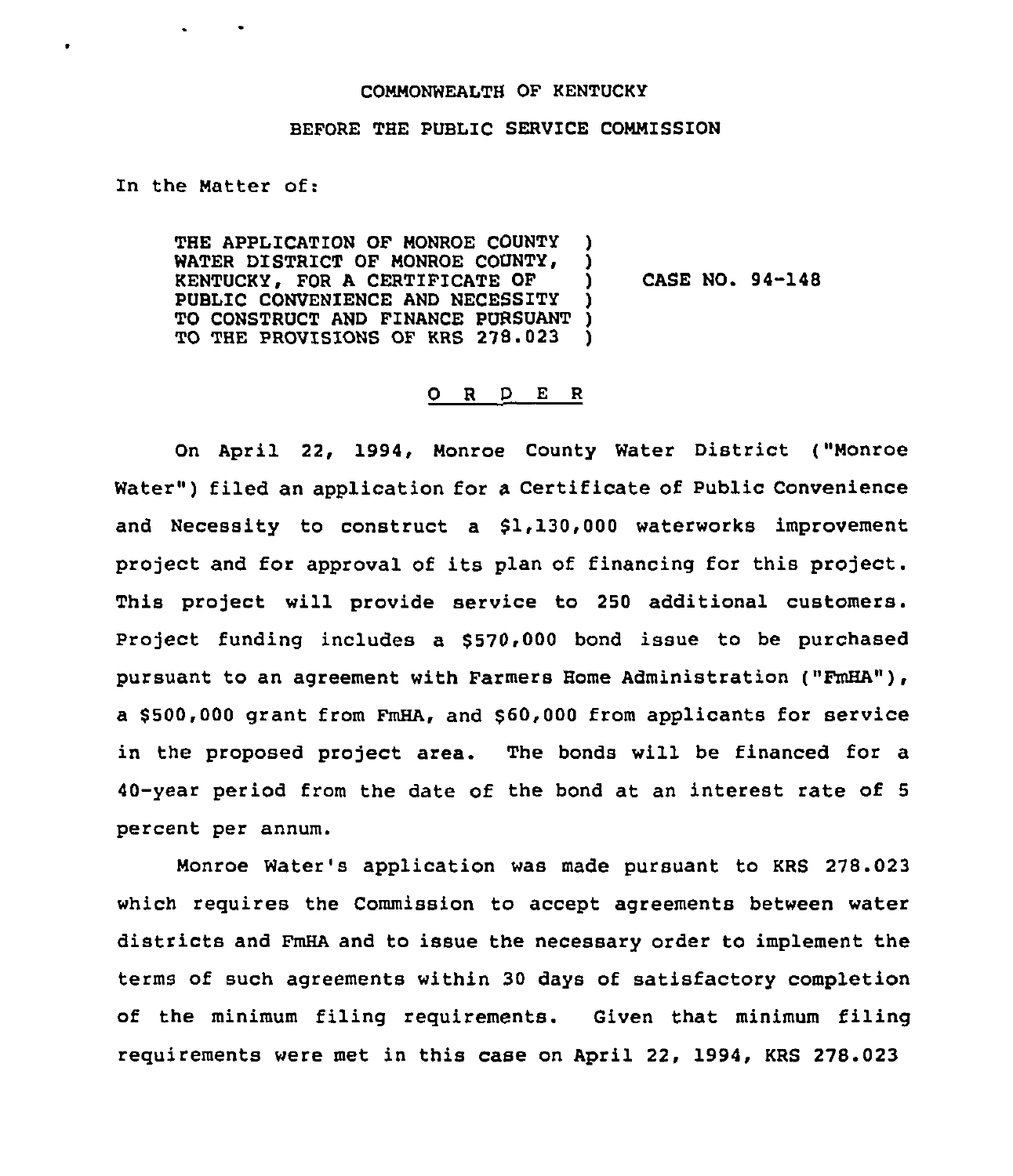does not grant the Commission any discretionary authority to modify or reject any portion of this agreement.

IT IS THEREFORE ORDERED that:

 $\ddot{\phantom{0}}$ 

1. Monroe Water is hereby granted <sup>a</sup> Certificate of Public Convenience and Necessity for the proposed construction project.

2. Monroe Water's proposed plan of financing with FmHA is accepted.

3. Monroe Water is authorised to issue bonds not to exceed \$570,000 to be held or insured by FmHA.

4. Monroe Water shall file a copy of the "as-built" drawings and a certified statement that the construction has been satisfactorily completed in accordance with the contract plans and specifications within 60 days of the substantial completion of the construction certificated herein.

5. Monroe Water shall monitor the adequacies of the expanded water distribution system after construction. If the level of service is inadequate or declining or the pressure to any customer falls outside the requirements of 807 KAR 5:066, Section 5(1), Monroe Water shall take immediate action to bring the system into compliance with Commission regulations.

Nothing contained herein shall be deemed a warranty of the Commonwealth of Kentucky, or any agency thereof, of the financing herein accepted.

 $-2-$